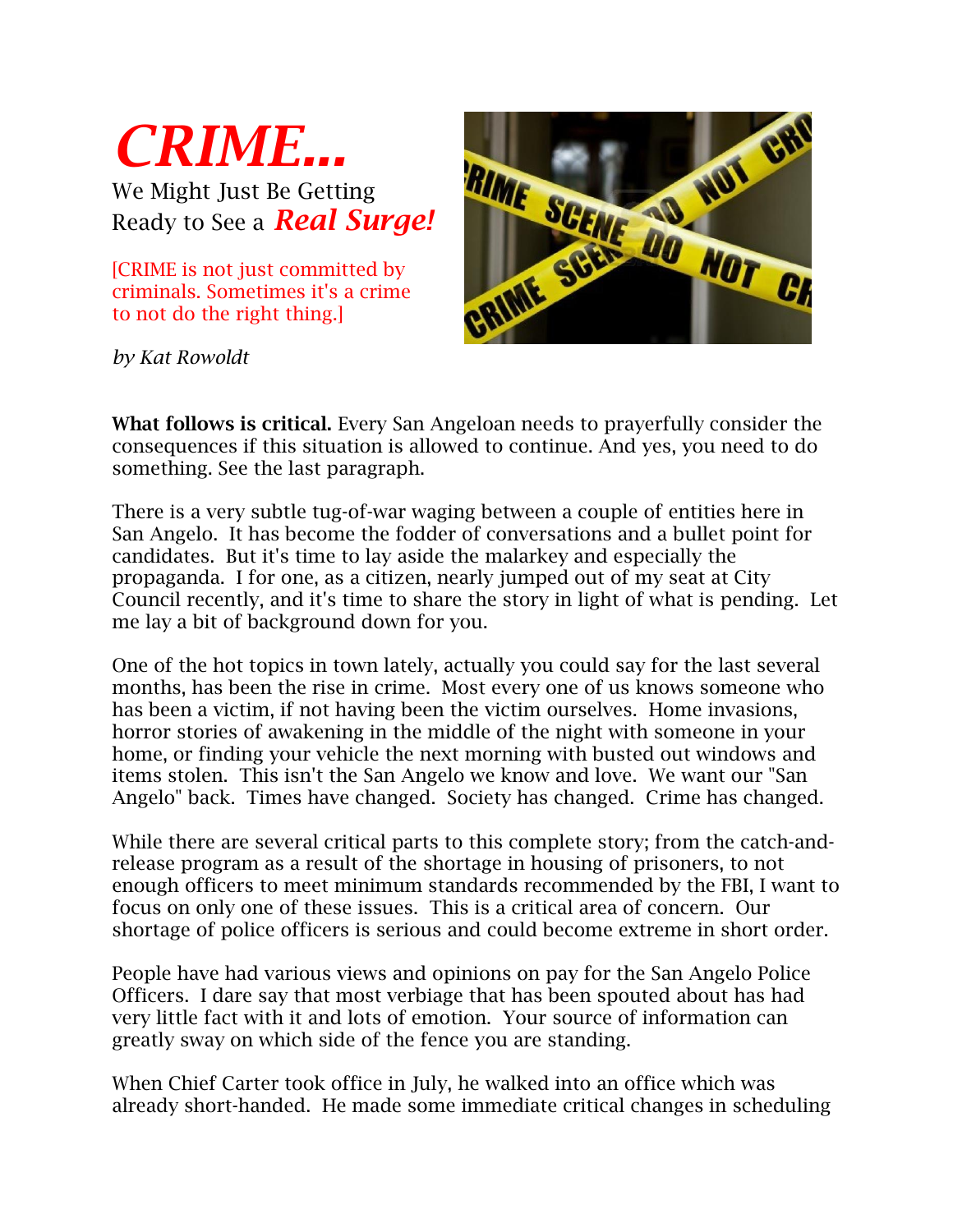that amazingly allowed more officers to be on the street without unnecessary overtime. The officers whom I have spoken with have greatly appreciated the changes and the overall work environment improvement.

Based on the size of our city, it is recommended we have a minimum of 180 officers. Today we have 155 officers with 11 future officers attending academy now. That is a shortage of 25 officers working the streets today.

Reality is, several of these cadets may not finish the academy successfully or their three months on the street training. There is an officer retiring next month, plus there are a few officers out on medical leave. The hard numbers of who is working in our community is way below standards.

A long discussed problem is the fact many of the cadets who do finish their training program, do not stay. Just ninety miles to our north, in Abilene, they can start with \$15,000 additional dollars per year from day one. Most law enforcement departments are willing to pay the extremely low \$2,000 penalty fee if they choose to leave San Angelo within two years of their graduation from the academy.

Add to that the recruiting problem. It once was not unusual for the SAPD to have over one hundred applicants a few years back. That is a distant memory now. It's not surprising to realize the number of applicants fell significantly when police officers became the target. The assassinations in Dallas on July 7th, 2016 - 13 officers shot, 5 died, sent a chilling warning through anyone who was considering law enforcement as an occupation. In fact, departments across the state began seeing their officers quit or retire abruptly.

Back to San Angelo.

I can remember sitting in the Meet & Confer meetings watching Sgt. Korby Kennedy doing his best to negotiate with the city for our officers' pay. He and Sgt. Brian Robinson had asked me to come by the station one afternoon when that round of meetings was just starting. They wanted to show me the numbers on what it was costing the city of San Angelo to train officers, only to have them leave, because the pay was not competitive with similar cities. The numbers were staggering. If we only took some of those lost training dollars and applied them to the officer's pay, we probably could have the solid force we need and save the taxpayers countless dollars. I was convinced after seeing the numbers.

I began attending the Meet & Confer meetings to see what was happening. After several months of negotiations, the City made a deal with the officers and they accepted the three year stair-stepped plan.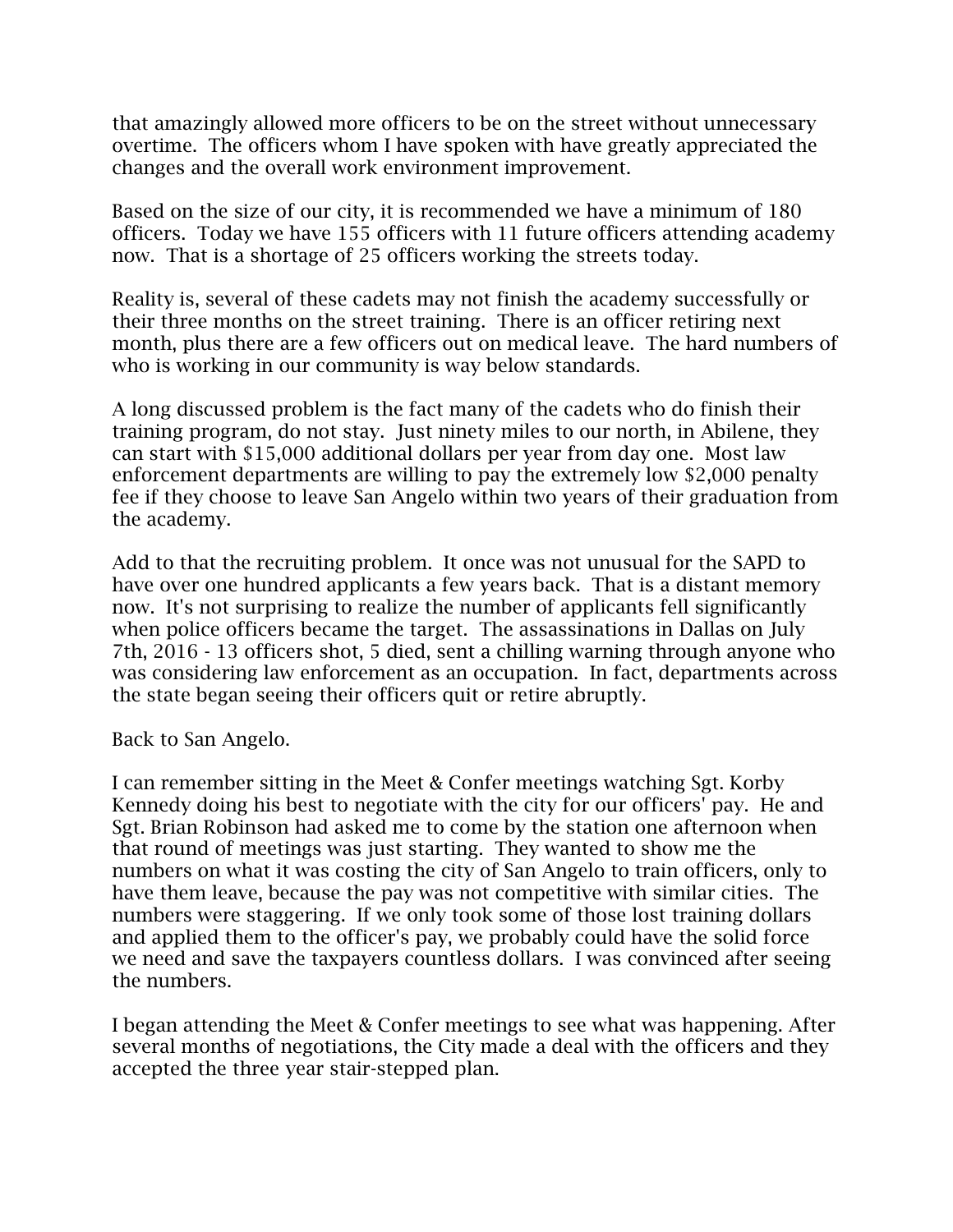I could not believe my ears when I heard the City was asking the officers to forego their 3rd year pay increase. My heart sank, remembering Sgt. Kennedy and what I felt had been a legacy he had left to his fellow officers - the pay increase. As if that wasn't bad enough, the final blow came a few weeks later in City Council.

Lisa Marley, City of San Angelo Human Resources & Risk Management Director, was discussing the City health insurance program and what it was going to cost each of the city employees with the cost increases. Each employee was looking at paying out of pocket something like \$5-\$20 more per month. To me, that sounded wonderful. Most of us citizens/taxpayers realized anywhere from \$100-\$250/month increase in our health insurance costs. Then to my utter disbelief, I heard Ms. Marley thank the police officers for foregoing their pay increases so all the other city employees would not have to pay that increased cost for medical insurance. What?!!

## What just happened?

Crime is rising in our community. We are having a hard time finding anyone who wants to become a police officer. We just stripped away the pay increase which was contractually promised and already set in motion with our current police officers and we are supposed to sit back and think this was the right thing to do? We need police protection. We need a safe community. We don't need dog parks and statuaries. Why are city employees being protected from the harsh reality medical insurance went up for everyone?

Chief Carter in trying to work with the City during this economic downturn in our community, pulled the plug on the SAPD relocating to the bank building the previous Police Chief encouraged them to buy for the department. The cost of renovating the building for their needs was going to be something like \$35-40 million dollars. He reported that he and his officers would rather make things work in their current facilities and use some of the allocated money to give his officers the pay increases that they need to keep the force strong.

While a few citizens have thought our officers were being paid more than enough, even though cities similar in size paid more, reality is the full picture was not being presented to us. I was reminded of a time about eight years ago when the Border Patrol was given funding to increase their manpower. In one fell swoop the SAPD lost forty-six officers. Six officers went directly to the Border Patrol. They were easy picking since they offered more money and most could still live in this area. The Border Patrol was hiring 3000 officers. They pulled from cities all around the state. The other forty officers went to various police departments to fill those vacancies caused by the Border Patrol.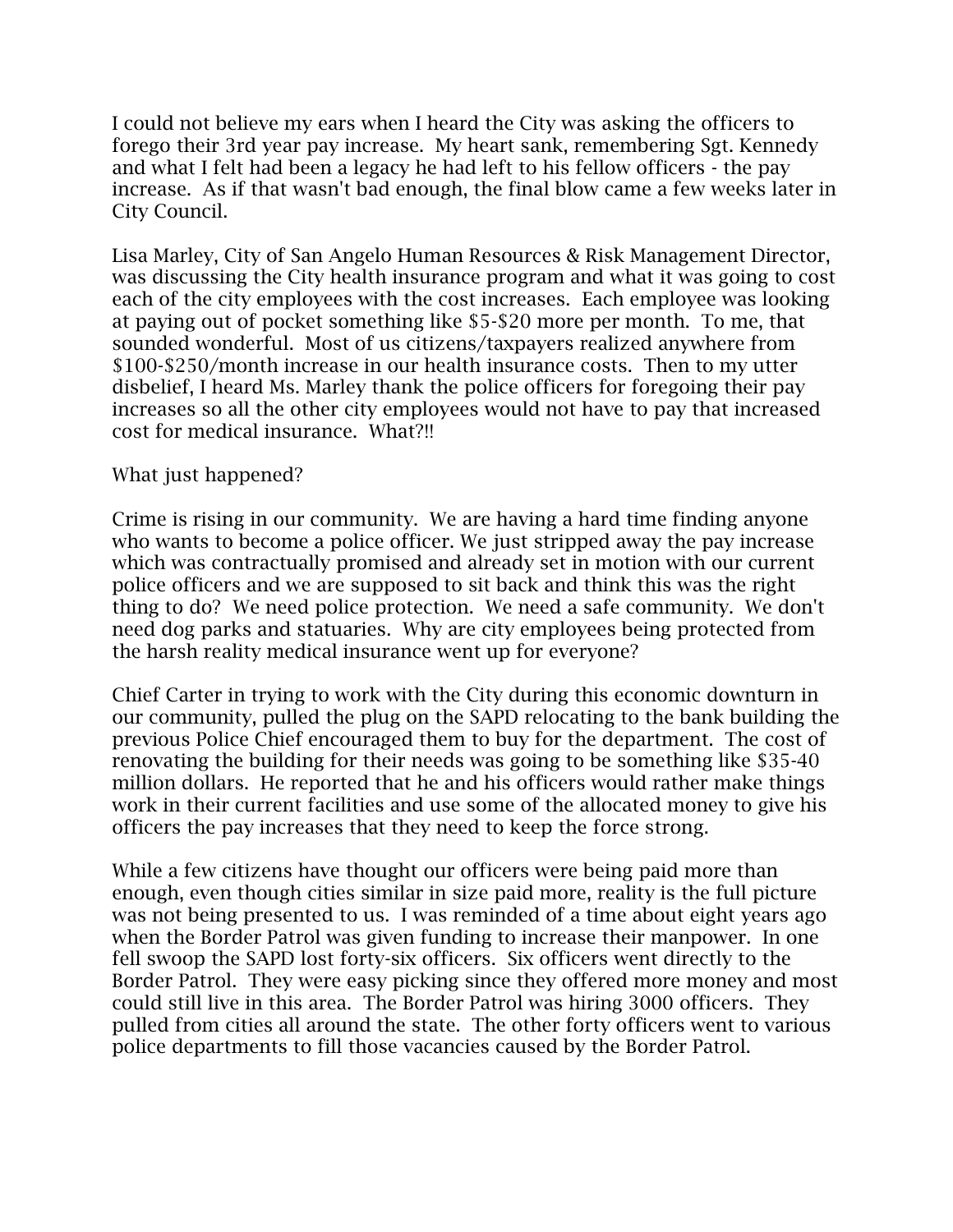So here we are today. Not only is the Border Patrol gearing up to hire 5000 more officers, but President Trump is looking at hiring 10,000 more agents for Homeland Security. Hooray!!!

While we are all excited about the increased number of officers who will be working our borders and protecting our state, the flipside is the immediate impact this will potentially have on the number of officers we have working here in San Angelo. If the same thing repeated itself again like it happened eight years ago, we would have a hundred officers or less to work our streets. What if even more left this time?

How must the officers feel after working so hard to negotiate a contract with the City to raise their salaries over a three-year period of time and to have it ripped away in its final year? Is that "trust" factor broken?

On Thursday of last week, Meet & Confer met again. This time it was to offer the officers a "stipend." The officers said "no." They want and they deserve the pay increases that were contractually given to them three years ago.

The City of San Angelo Information Office put out this press release after the meeting:

The City of San Angelo is disappointed our police officers opposed the City Council's offer of a one-time lump sum payment of \$317,980. That payment would have met the obligations of the Meet & Confer contract for the remainder of the current fiscal year. At the same time, it would have bridged a gap to allow City management, the San Angelo Coalition of Police and the City Council to work together to increase officers' pay moving forward.

The result of the officers' vote will terminate the Meet & Confer process through which their pay is negotiated. If and when that process continues will be a decision of the SACOP membership.

The leadership of the City of San Angelo values all of its employees, including its firstresponders. That's precisely why improving the pay of our public servants has for three years now been one of the City Council's five approved priorities. Unfortunately, in the current economic climate, doing so is not possible without slashing service levels or further taxing the pocketbooks of our citizens. Our leadership team will continue to work toward ensuring that all City employees earn a livable and competitive wage for the first-rate services they provide.

If I have ever read propaganda - this is it! What a manipulated statement. The police association responded with their own statement the following day.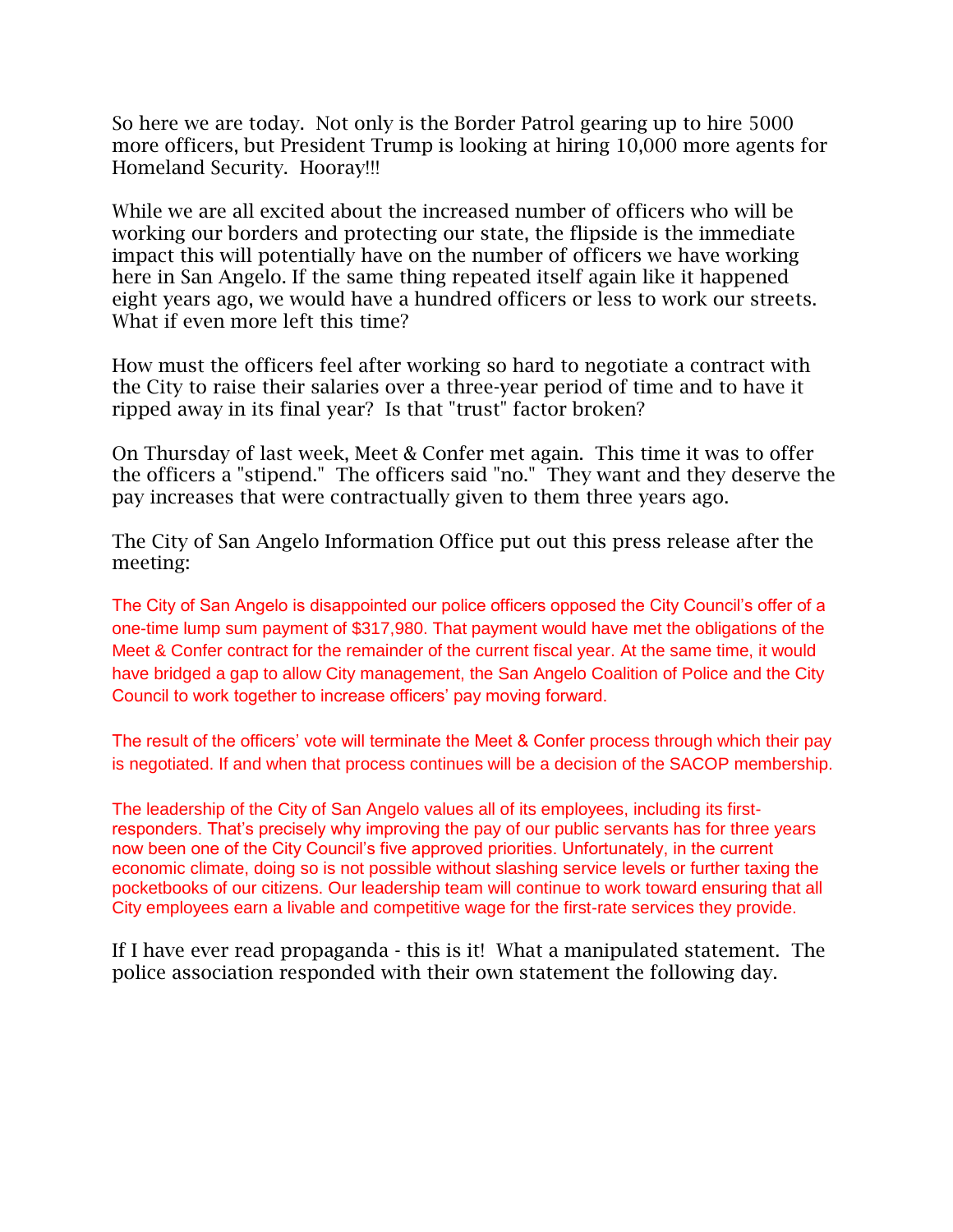## **City Manager Plans to Default on Police Meet and Confer Agreement; More Broken Promises**

## San Angelo Police look to the Mayor and Council to Honor the Amended Meet and Confer Agreement

**San Angelo, Texas March 16, 2017:** At 10:05 AM this morning the City of San Angelo Meet and Confer Committee convened at City Hall and San Angelo Coalition of Police President Doug Thomas informed the City's Staff that SAPD Officers voted to reject a lesser offer represented by City Manager's Staff on March 6, 2017. Sixty Two percent (62%) of the officers voting, voted to rejected the most recent offer and instead look to San Angelo City Council to honor their Amended Agreement which promised a salary increase to bring San Angelo Police to 95% of the median salary level of area departments.

On March  $6<sup>th</sup>$ , the Police Negotiation Team agreed to a vote by officers for a onetime lump sum payment option in lieu of salary adjustments agreed to in the Meet and Confer Agreement which were formerly ratified by City Council. At that Meet and Confer Committee meeting, City Staff indicated that there is no money in the budget for raises, but that the City confessed that it could fund a onetime stipend for police at \$317,980. When questioned by members of the Police Negotiation Team, City Staff commented that the city could fund an additional \$540,000 for stipends for fire and non-civil service employees as well.

After today's Committee Meeting, SACOP's President Doug Thomas offered comments explaining why officers voted not to accept a onetime payment. 1.) Officers were asked back in September 2016 to forgo salary increases due on October  $1<sup>st</sup>$ , 2016 until April 1, 2017, so that the City could offset raising Insurance Premiums for all employees. The officers agreed to continue their then current salary level and delay contractual increases until April 1, 2017. In fact the City was financially capable at that time to fund the contractual salary increases, but police agreed to do their part to help City Officials maintain solid financial commitment for services. 2.) City Staff has apparently now found the funding necessary to fulfill police salary commitments, but chooses to place less priority on honoring its original promises today than it did when City Council ratified the Original and Amended Agreements.

After viewing the City's Press Release, President Doug Thomas further indicated that the members of the San Angelo Police Department are very disappointed to see that City Management is attempting to blame officers for the City's refusal to honor its commitments and promises. The Agreements between the City and San Angelo Coalition of Police on behalf of police officers are more than just mere words; they involve trust and they also involve legal commitments. We (SACOP) negotiated, in good faith, a series of pay increases to bring police pay in line with other comparable cities. Years of inferior salary increases resulted in San Angelo Police Department becoming on revolving door for young people interested in law enforcement. Once San Angelo Citizens paid all the costs associated with recruiting and training young talent, these folks would leave San Angelo for higher paying Cities. We joined with City Management and agreed to contractual implement annual salary increases geared to improve salary levels on the Police Department in order to stop the revolving door effect on turnovers at the PD and become more cost efficient with tax payer money.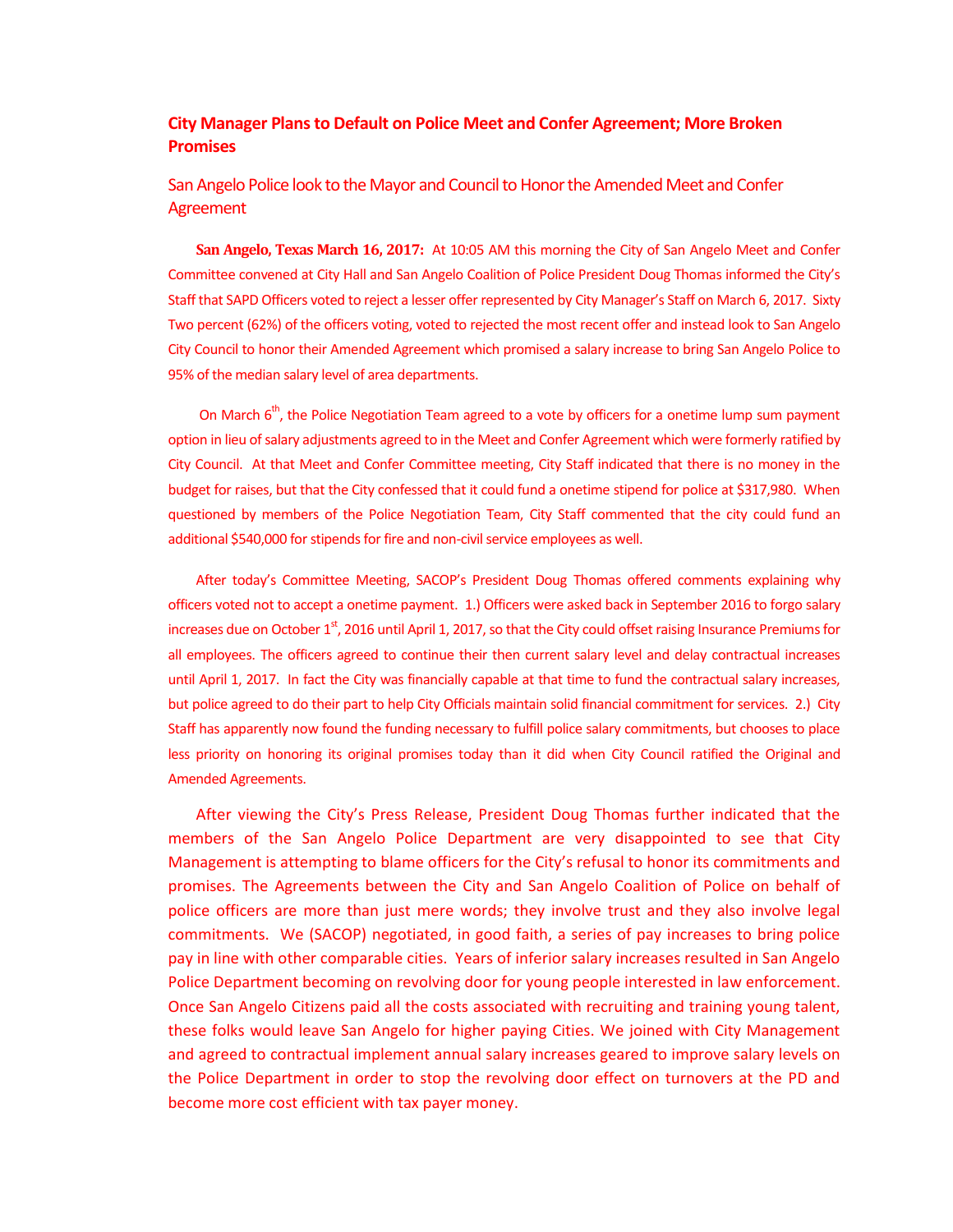Officers have trusted the City to honor their commitments. Now it appears City Management is opting to play the "Blame Game" in an attempt to disguise reality. The reality is that the City of San Angelo can fund contractual police salary increases from current revenue sources, however, it chooses to play games instead and claim that police are to blame. Not True!

A onetime payment leaves our members to face additional years of being underpaid, killing morale and damaging our efforts to recruit and retain talented individuals into our department. San Angelo Citizens pay for and deserve better efforts by City Staff.

The City told us they didn't have the money to fulfill their promises. Now that they have admitted to having the funds, they want to negate the raises that the San Angelo officers have delayed, in good faith, based on the City's word. San Angelo has always been a place where your word is your bond. All the officers of this department want is for the City Management's word to mean the same.

This Tuesday, March 21st, it will be reported back to Council that SACOP turned down the offer of the stipend. A decision will be made by the City Council at that time as to what will be done. If they do not honor the contract which was made three years ago, April 1st the officers pay will roll back to the rates they were in 2013, plus they will have to fire several officers, lowering even further the number of men and women serving on our police force. Our officers need to see a strong turnout at City Council backing the badge, in my opinion.

We can do without some perks and do what is right for our officers. We need to encourage our Council members to vote to pay the officers what had been contractually agreed upon previously. It's not worth the risk of our officers walking away for higher pay with potentially new offers coming their way any day now.

What do you think our community would be like if we have a sudden loss of officers during this time of increased crime throughout our city? Is that dog park or pretty statuary really that important when you weigh it against the safety of your loved ones?

I pray you will take this to heart and decide to set aside your schedule Tuesday morning and show up for City Council at 8:30. Our Council members need to hear our voices in large numbers, supporting our officers and their pay increases. Actually - I think our Police Officers need to hear it too!

Until next time . . . .

*Kat Rowoldt*